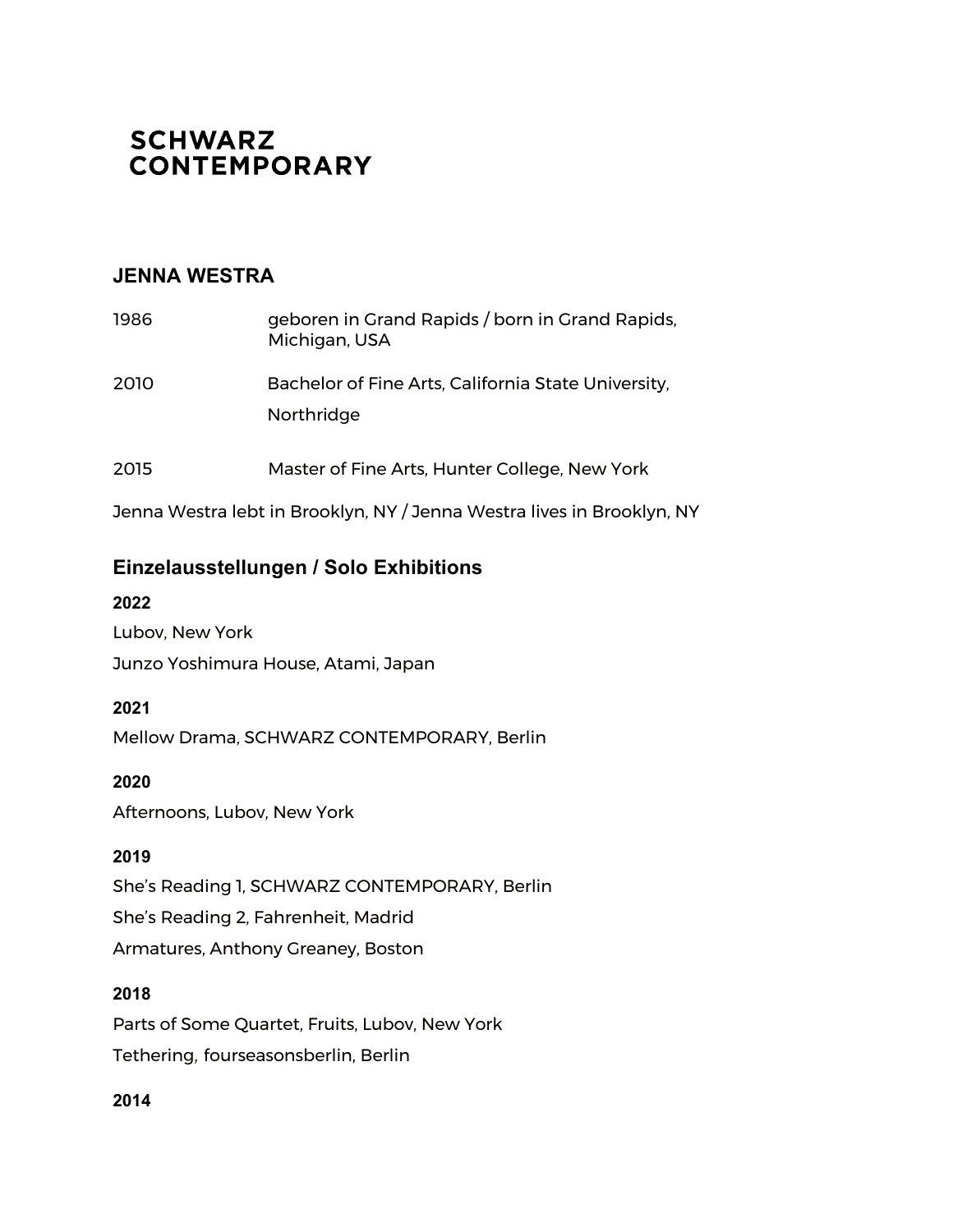Manual, Silver Projects, Brooklyn

# **Gruppenausstellungen / Group Exhibitions**

### **2022**

Hidden Treasures, Helsinki Contemporary, Helsinki

Au delà, lokal\_30 in collaboration with SCHWARZ CONTEMPORARY, Warsaw

### **2020**

Spiel des Körpers im Raum, STUDIO 4 BERLIN

NERVE: The Female Body in Women's Art, kuratiert von / curated by Laura Hutson Hunter, Wilder, Nashville

### **2019**

Ansichten eines Clowns - Andrew Birk & Jenna Westra, The Court, Pescara

28 Days, 6 Hours, 42 Minutes, 12 Seconds, Lubov at Mikro Offspace, Zurich

I'm Trying to Explain, L21, Palma, Mallorca

Thoughts on Tactility, organisiert von / organized by Johanna Jaeger & Anne Schwarz, SCHWARZ CONTEMPORARY, Berlin

### **2018**

Static Movement Sundown, Anthology Film Archives, New York (screening)

### **2017**

for views, Hercules, New York

Static Movement Sundown*,* Thomas Hunter Projects, New York

### **2016**

As the Crow Flies, kuratiert von / curated by Andrea Woodner, Hercules, New York

**2015**